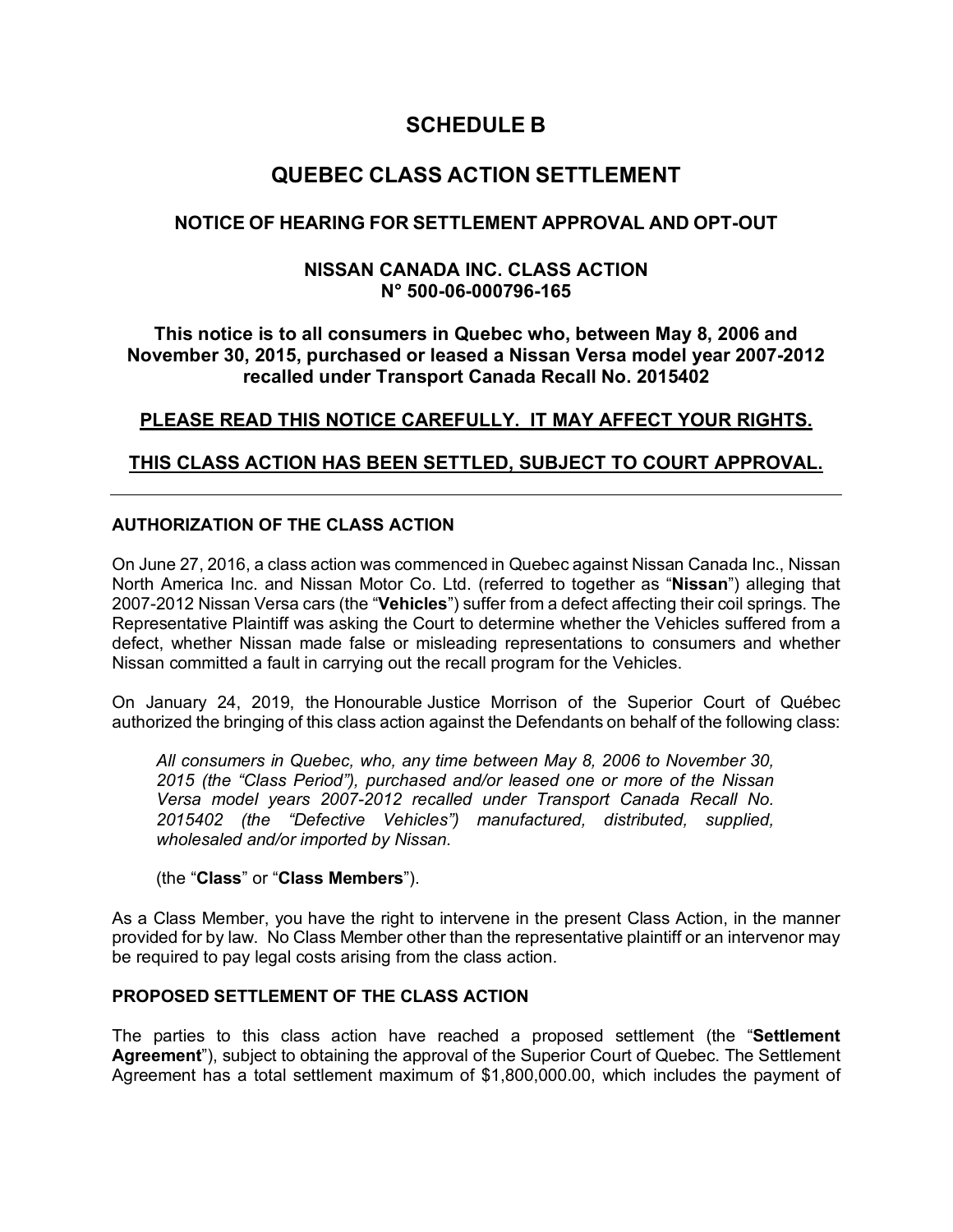administration expenses, and the payment of Class Counsel fees and disbursements of \$545,000.00 plus taxes.

The Settlement Agreement, if approved by the Court, requires Nissan to compensate affected Class Members. It is not an admission of liability, wrongdoing or fault. If approved, Class Members may claim settlement funds in the following amounts:

- a) Up to \$70 via e-transfer or cheque; or
- b) Up to \$115 in credit to be used in any Nissan dealership in Quebec (in the form of a Nissan gift card letter, which expires after 5 years).

In order to make a valid claim, Class Member claimants must submit a valid and timely online claim form attesting that they purchased or leased a Vehicle between May 8, 2006 and November 30, 2015 and further attesting either:

- a) That they did not receive the first or second letter from Nissan regarding Transport Canada's Recall No. 2015402 (where applicable); or
- b) That they were required to wait **more than two (2) months** from the date of the first letter mentioned above to have the repairs performed by Nissan on the coil springs of their Vehicle, pursuant to Transport Canada's Recall No. 2015402.

The Class Member claimants must also provide (in the claim form) the VIN associated with the Vehicle for which they are making a claim, or other sufficient proof of ownership of their Vehicle, to be accepted by the Claims Administrator (at its discretion). Only one claim can be accepted per Vehicle.

### **SETTLEMENT APPROVAL HEARING**

A hearing before the Superior Court of Québec will be held on **March 25, 2021 at 9:15 a.m.,** at the Montreal courthouse located at 1, Notre-Dame East Street, Montreal, Quebec, in room 2.08, or via a TEAMS link. This date may be subject to adjournment by the Court without further publication notice to the Class Members, other than such notice which will be posted on Class Counsel's website https://www.lpclex.com/nissan or on the claim's administrator's website: www.springcoilsettlement.com.

#### **If you wish to be included in the Class Action, you have nothing to do.**

#### **If you do not wish to participate in this class action:**

If you wish to exclude yourself from the Class Action, you will not be entitled to participate further in the Class Action, or to share in the distribution of funds received as a result of the Settlement Agreement. To exclude yourself, you must send a notice no later than **March 24, 2021**, by email to Class Counsel at the following address: *jzukran@lpclex.com.* You must state that you wish to exclude yourself from the class action *Hadida v. Nissan Canada Inc. et al.* (case number 500-06- 000796-165).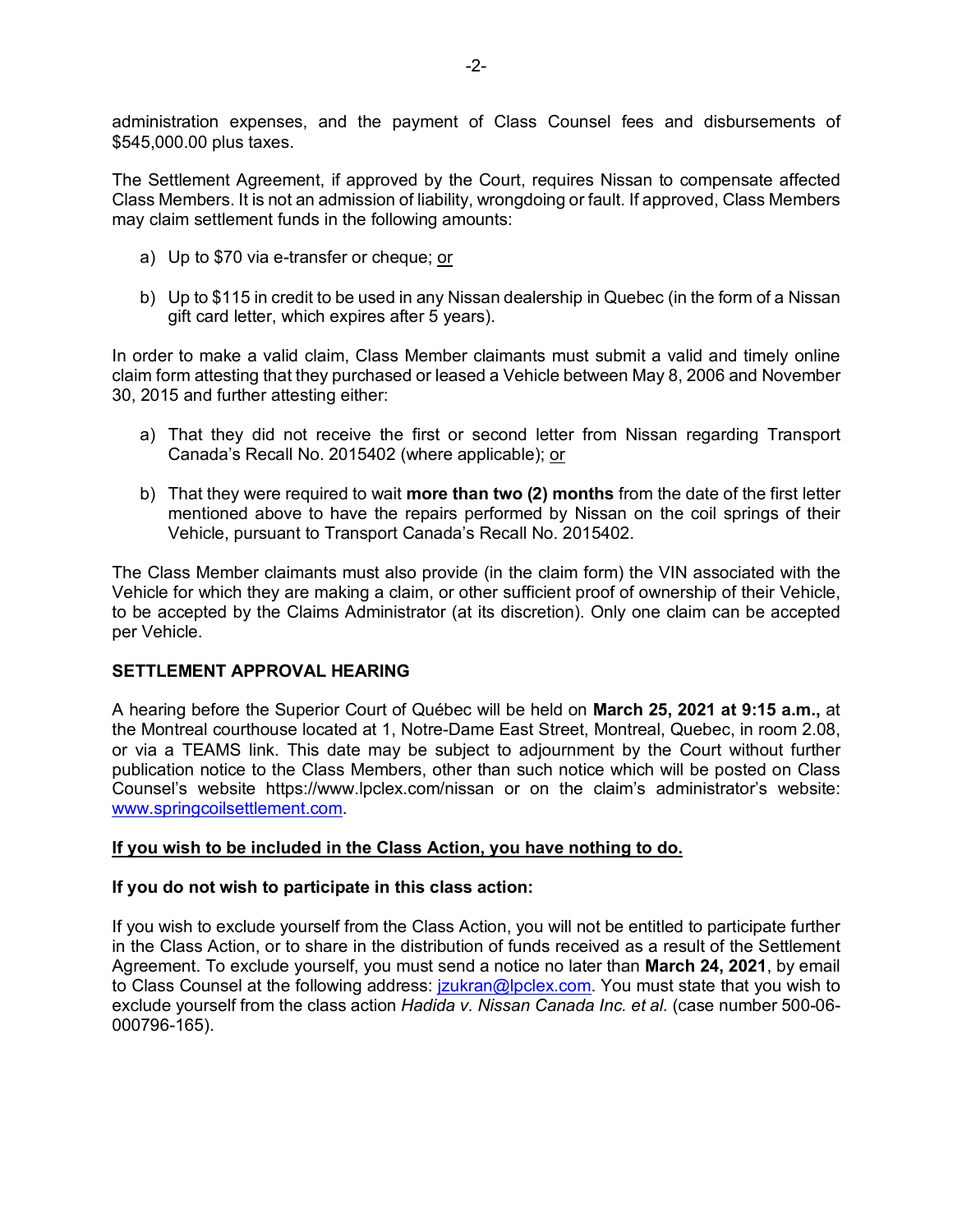### **If you wish to object to the terms of the proposed Settlement Agreement:**

If you disagree with the Settlement Agreement, but you do not wish to opt out of the class action, you can object to the Settlement Agreement by delivering a written submission on or before **March 24, 2021**, filed with the Court or Class Counsel in accordance with the proposed Settlement Agreement and containing the following information:

- A heading referring to this proceeding (*Hadida v. Nissan Canada Inc. et al.*, case no. 500- 06-000796-165).
- Your name, current address, and telephone number and, if represented by counsel, the name of your counsel.
- A statement that you purchased or leased a Nissan Versa (models 2007-2012) any time between May 8, 2006 to November 30, 2015.
- A statement whether you intend to appear at the settlement approval hearing, either in person or through counsel.
- A statement of the objection and the grounds supporting the objection.
- Copies of any papers, briefs, or other documents upon which the objection is based.
- Your signature.

You must send your letter by registered mail, with a copy by email to Class Counsel, at the following address:

> Clerk of the Superior Court of Québec File: 500-06-000796-165 Montreal Courthouse 1, Notre-Dame East Street, Suite 1.120, Montréal (Québec), H2Y 1B6

Please note that the Court cannot change the terms of the Settlement Agreement. Any objections will be used by the Court to consider whether to approve the Settlement Agreement or not.

#### **Class Members who do not oppose the proposed Settlement Agreement do not need to appear at any hearing or take any other action to indicate their desire to support the proposed Settlement Agreement.**

If the Settlement Agreement is approved, another notice to Class Members will be sent explaining the method of distributing the settlement funds.

For further information or details about the proposed Settlement Agreement, you may contact class counsel identified below. Your name and any information provided will be kept confidential. Please do not contact Nissan, or the judges of the Superior Court.

#### **Mtre Joey Zukran LPC Avocat Inc.**

276 rue Saint-Jacques, Suite 801 Montréal, Québec, H2Y 1N3 Email: jzukran@lpclex.com Website : www.lpclex.com